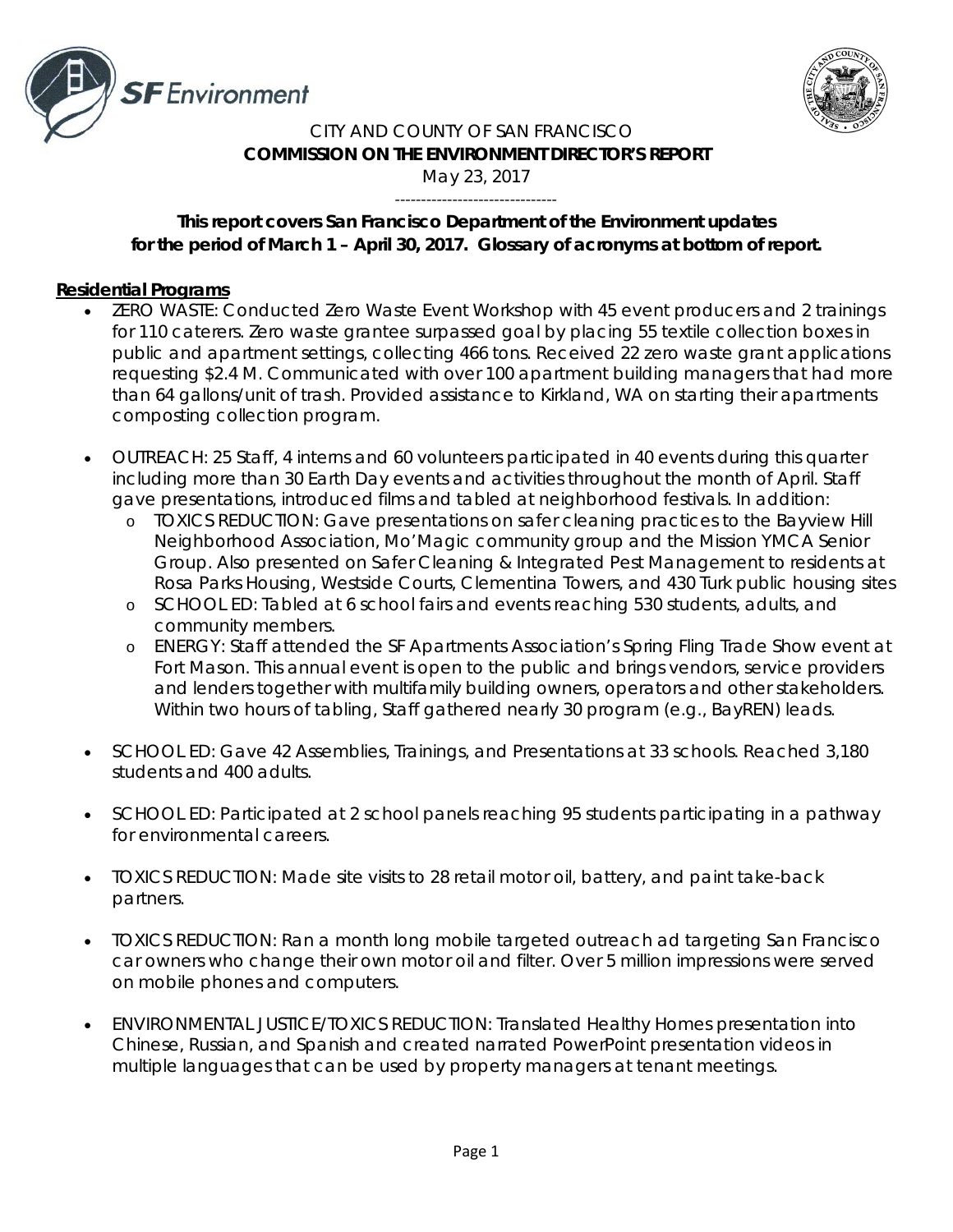- ENVIRONMENTAL JUSTICE: Coordinated bed bug canine inspections and thermal treatment at Hunters View Public Housing site in preparation for resident relocation to newly constructed units at HOPE SF Hunters View, managed by John Stewart Co.
- ENERGY: Energy's Zero Emission Vehicle program partnered with Outreach to develop a social campaign to increase awareness of the availability and incentives for electric cars. The campaign was extremely successful. In March, final project analytics were reviewed and found the project resulted in over 2.7 million impressions, 11,000 page hits, and 850 link clicks to individual incentives.

### **Commercial Programs**

- ZERO WASTE: Provided technical assistance to improve source separation at Employment Development Department, Neiman Marcus, China Live, Square, Chinese WWII Museum, Mercedes Benz, Burma Superstar's multiple restaurants, Richmond YMCA, Beloved Café, Canessa building and 106 other accounts. Advised Transbay project management team on mandatory ordinance requirements and provided suggestions for compliance. Gave Warriors project management team a tour of various facilities utilizing zero waste facilitators. Processed 3 demolition debris recovery plans (D6 & 10) resulting in 2,821 tons of material recovered at an average rate of 82%. Met with City of Oakland to discuss a regional approach to debris management. Assisted Port staff on presentation to their Commission on proposed relocation of Recology debris recovery facility to Pier 96 adjacent to Recycle Central. Advised Port on bag and expanded foam policies in connection with proposed regulations for fishing vessels selling product directly to the public. Advised Maui County on their proposed foam ordinance. Coordinated training by EPA Region 9 on new Energy Star waste tracking portfolio manager.
- ENERGY/CLIMATE: Staff has secured additional Strategic Energy Resource funding through the City's SFEW program partnership with PG&E for the San Francisco Energy Watch Microloan, and is now working with Mission Asset Fund (lender) on enhanced San Francisco marketing and outreach, as well as with East Bay Energy Watch (EBEW) to pilot expansion to their territory.
- ENERGY/GREEN BUILDING: Staff is partnering with the U.S. EPA to provide Energy Star support to faith-based organizations. Data analysis was conducted (e.g., past SFEW participation, Existing Commercial Building Ordinance (benchmarking) requirements, SF Data, and PG&E's Energy Insight) to identify contacts. The main criteria of targeting congregations were an electric bill expense of greater than \$500 a month. This outreach effort is will continue until the end of the year.
- OUTREACH/ENVIRONMENT NOW/ZERO WASTE: The Outreach and Zero Waste team worked collaboratively to implement the Food Service and Packaging Waste Reduction Ordinance that went into effect on January 1, 2017. To prepare businesses most impacted by the ordinance, the department launched a multi-faceted outreach campaign in October 2016. The Department's outreach and zero waste teams developed on-line and print resources, mailed over 8,000 letters in three languages, and visited 847 businesses throughout all supervisorial districts.
- ENERGY/GREEN BUSINESS: Staff conducted District 4 business outreach on Energy and Green Business Program services. SFEW staff discussed program details with 33 unique businesses which generated 4 program leads.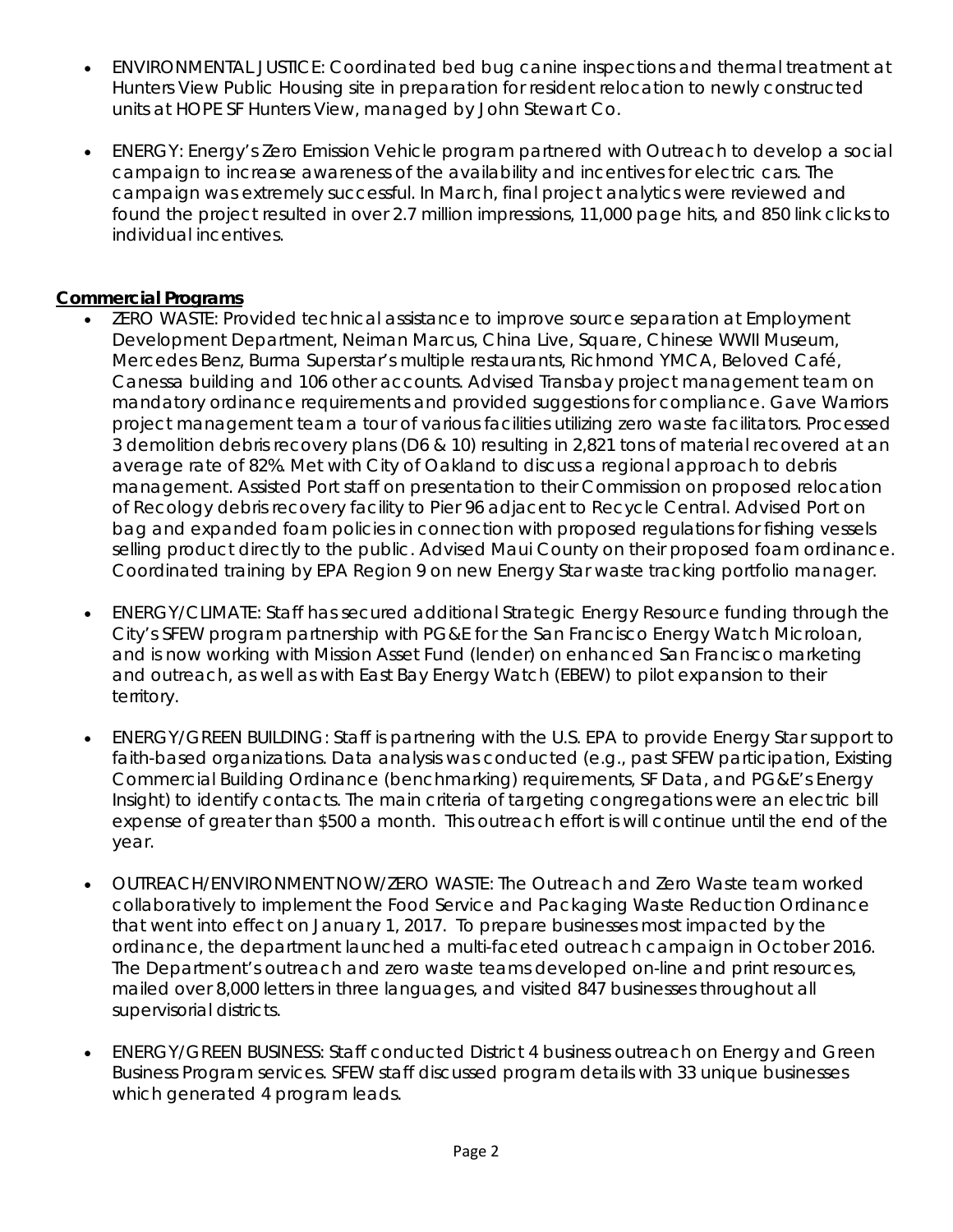- TOXICS REDUCTION: There are now 39 recognized Healthy Nail Salons in San Francisco and 15 in process, out of a total of approximately 300 nail salons in San Francisco. We have a goal of 50 recognized Healthy Nail Salons by the end of June 2017. To date, approximately 450 nail salon technicians have been trained in San Francisco. Three nail salons have signed up for a microloan working with Bay Area non-profit lenders and the California Healthy Nail Salon Collaborative from a grant they received from the Environmental Protection Agency. Our goal is to have five salons sign up for the microloan helping them become healthier nail salons.
- TOXICS REDUCTION: 52 furniture retailers in San Francisco have now pledged to sell furniture that is free of chemical flame retardants, out of approximately 170 furniture retailers in the City. We are working toward a goal of 50 pledged retailers. There are total of 189 furniture retailers in California who have pledged to sell furniture that is free of chemical flame retardants.
- TOXICS REDUCTION: Ongoing outreach to small and medium businesses throughout San Francisco about hazardous waste disposal and the Very Small Quantity Generator Program which allows qualifying businesses to properly dispose of hazardous waste. So far, Environment Now has interacted with 53 business owners in the last two months.
- ENERGY: Staff worked with Ryder Transportation to adopt Renewable Diesel (RD) at its San Francisco fueling station, which dispenses 15,000 gallons per month (gpm) to its leasing customers. Ryder will likely expand to their Hayward and San Jose facilities, which collectively dispense 65,000 gpm. This work was initiated by a request from Earl's Organic Produce (who leases vehicles from Ryder) to staff in assisting them in adopting RD in their leased truck fleet.
- ENERGY: Staff participated in "Learnings from the South Airport Blvd Hydrogen Fueling Station Project," a meeting organized by the Hydrogen Safety Panel (HSP) to obtain feedback from code officials and project proponents about the operation of the hydrogen fueling station near SFO. The meeting was attended by HSP, the CEC, Governor's Office of Business Development, the station developer, and South San Francisco code officials. This convening supports deliverables in SFE's USDOE Hydrogen grant which is working to streamline permitting and inspection processes for hydrogen fueling stations throughout the Bay Area.
- ENERGY: Staff participated in BOMA's member open house reaching 40 attendees. These community outreach events reach business owners and property managers to procure SFEW program leads.
- ENERGY: Staff collaborated with TOXIC/GREEN BUSINESS team on identifying businesses that are members of Fisherman's Wharf Community Benefit District (FWCDB). The goal is to prioritize constituents for SFEW program engagement. In total, 264 businesses were identified as potential SFEW targets (about 80% of FWCDB members). FWCDB is reviewing 264 businesses to identify how many of those they have current contact information for. FWCDB will then work with SFEW to make introductions (email, site visits or arranging a meetings).
- ENERGY: SFEW staff attended the Interfaith Council's Breakfast which had approximately 50-70 attendees. Staff networked with attendees and reconnected with 2 old projects and 2 new congregations.
- ENERGY: SFEW staff attended the Small Business Council of Merchant Association's awards ceremony. At this event staff spoke about the SFEW program with Presidents of multiple Merchant Associations including the Fillmore, Noe Valley and Bernal Heights associations. Staff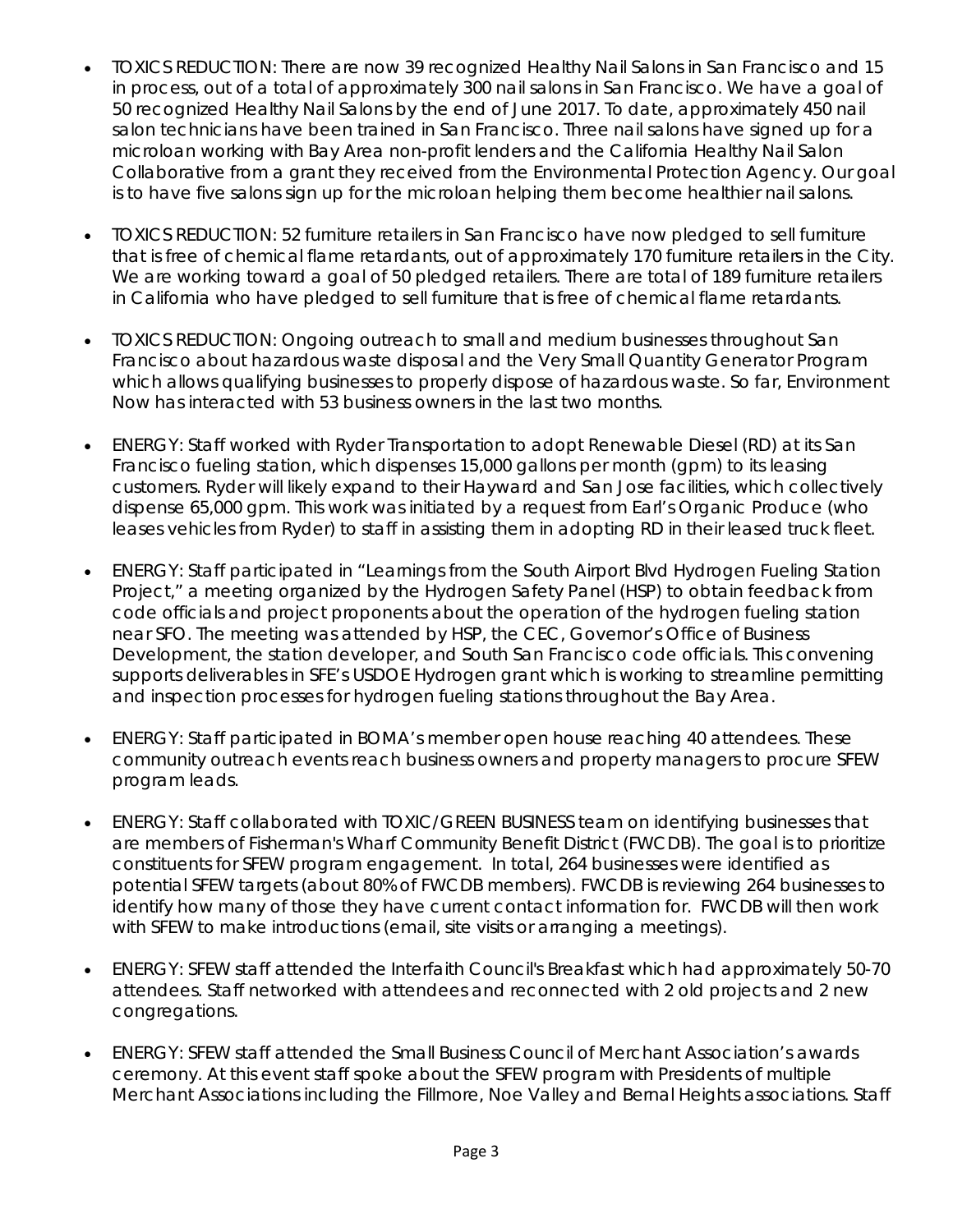will schedule follow up presentation on the SFEW programs at their individual meetings. Staff were also introduced to new small business owners including startups.

- ENERGY: Energy Efficiency Program Administrators were directed by the CPUC to develop and submit new Business Plans that explained at a high level how they would plan to align and support the State's Energy Efficiency Strategic Plan. Staff worked with ABAG to expand the BayREN program through the submittal of a BayREN Commercial Business Plan in January. A long-awaited response from the CPUC was issued via a Scoping Memo on April 24, 2017. This memo sets the perimeters on how the Commission plans to weigh the merit of each plan to form a decision to alow Program Administrators to move forward with their Plans in 2018. The memo included nearly 300 questions to all Program Administrators. BayREN received 10% of the questions, and answers from the Department are due May 15, 2017. ENERGY and CLIMATE staff are preparing the response.
- ENERGY: Related to the item above, staff continued to participate, as a core member, in the California Energy Efficiency Coordinating Committee. This Committee was developed per the direction of the CPUC in 2016 to oversee the process that led to development of Energy Efficiency Program Administrators' Business Plans.

## **City Department Programs**

- ZERO WASTE: Met with The Arc of San Francisco to discuss implementing a training program for client/employees, and improving and expanding zero waste services they provide to city departments. Established protocol, processes and waiver requirements for the Package-Free Water Ban with Rec & Park, Port, San Francisco Municipal Transportation Agency, Entertainment Commission and Department of Public Health. Finalized carpet regulations for Environment Code Chapter 7, that included recycled content and recycling requirements. Conducted site visits at Sunset, Minnie & Lovie Ward, Gene Friend, Hamilton, Tenderloin, Potrero and Harvey Milk 7 recreation centers, made recommendations for improvement, rolled-out new recycling and composting bins, smaller trash bins and better signage. Presented to 162 employees from Department of Public Health, Department of Emergency Management, Human Services Agency and SFE on zero waste.
- GREEN BUILDING: New LEED certifications this reporting include SFO Security Access and US CBP Offices, and 1155 Market Street-Floors 1,2,3,4,5,7,8 which are all now LEED Gold certified. To date there are 53 SF municipal buildings that are LEED certified totaling 7.3 million square feet.
- GREEN BUILDING: Municipal LEED projects certified during Fiscal Year 2017 diverted 93% of Construction and Demolition Debris (6808 tons) from landfill.
- GREEN BUILDING: 53 LEED certified municipal construction projects average 27% energy savings over the minimum building code requirements.
- GREEN BUILDING: Municipal Green Building Task Force recommended 2 green building requirements waiver requests for approval: GSA shops at Toland and Selby - both of which were granted by Director Raphael.
- GREEN BUILDING/CLIMATE: Staff coordinated review by key staff of the Mission Rock Sustainability Strategy and submitted review comments to OEWD; attended follow up meeting with Port, Planning, and project sponsor to discuss integration of recommendations.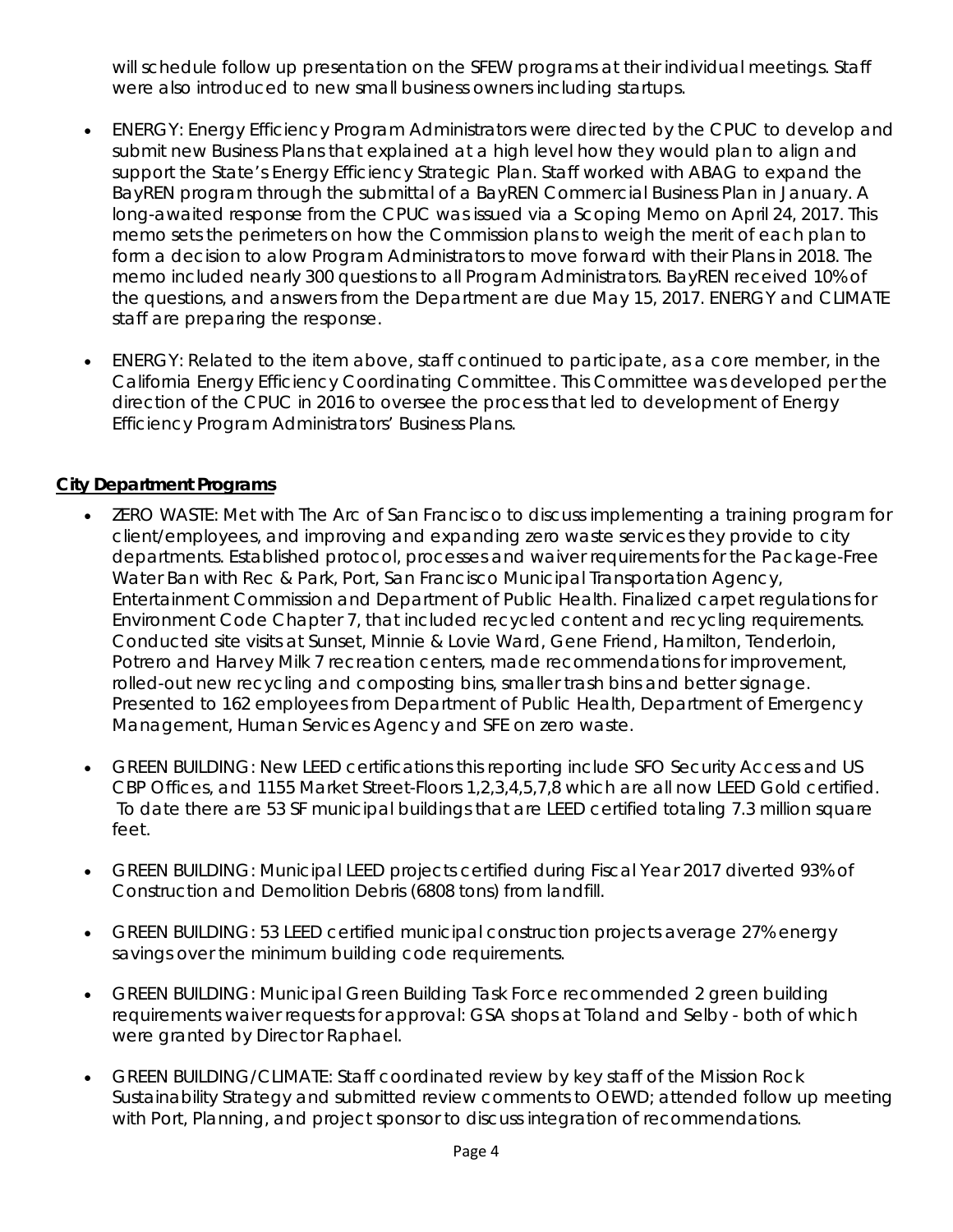- CLIMATE/ENERGY/TOXICS/GREEN BUILDING: Staff continue to participate in the SF Port's Waterfront Land Use Plan Update, including attending Steering Committee meetings, Subcommittee meetings and public workshops, and providing review and comment on proposed policy language.
- CLIMATE/ENERGY: Staff attended a Mayor's Office-sponsored San Francisco District Energy and Water Workshop where City departments and private developers shared knowledge, best practices, benefits, and models for district scale system implementation.
- TOXIC REDUCTION: Staff coordinating with New York City, Contra Costa County, Boston and other stakeholders to push for legal path for using dry ice for rat control in urban areas - an effective alternative that does not endanger wildlife.
- TOXICS REDUCTION: Completed bid process (with Office of Contract Administration) for new citywide IPM services contract - now being awarded.
- TOXICS REDUCTION: Held annual IPM & pesticide safety trainings for SFPUC and Rec Park employees - about 300 trained.
- TOXICS REDUCTION: Finalizing regulation for environmentally preferable carpeting, and finalizing specifications for new citywide lighting contract.
- TRANSPORTATION: Staff presented to new employees and tabled at the City's Fitness Fair.
- ENVIRONMENTAL JUSTICE: Staff working with Department of Public Health and Public Works to address illegal dumping in Bayview, and supported San Francisco Public Works' removal of 488 tons of abandoned materials from an undeveloped open space area at the end of Van Dyke Avenue in Bayview, near Yosemite Slough.
- ENERGY: Staff organized kick off meeting with SFPUC, SFUSD, Human Services Agency and Department of Emergency Management to discuss the installation of energy storage at Thurgood Marshall High School (TMHS). This group is engaged in project planning to ensure that the power generated by the system is accessible and gets used during an emergency. The site was selected by the SFPUC to host the battery storage pilot because it's designated as community refuge site, and already has a 87 kilowatt solar array. Additional attributes include completed modernization upgrades including seismic (auditorium), a new roof with solar, new field surface, ADA compliance. Goal is to complete the system design in summer 2017 with installation in early 2018. Work is supported by the USDOE Solar + Storage grant.
- ENERGY: Staff convened interdepartmental stakeholders (SFO, Real Estate, MTA, TIDA, ADM, etc.) to identify BAAQMD Charge! eligible projects. The BAAQMD Charge! program provides funding for publicly accessible EV charging stations. Due to limiting requirements tied to the funding (e.g., chargers must be publicly accessible 365 days/year, at least 8 hours a day), the Treasure Island Development Authority was the sole City department / agency to pursue this funding opportunity. Staff worked with TIDA and BAAQMD to outline proposal development next steps.

### **New/Revised Legislation and/or City Hall activity**

• ZERO WASTE: Worked with Outreach and Mayor's Office to submit letters of support for AB 319 regarding bottle lid leashes and AB 1158 regarding carpet stewardship reform. Participated in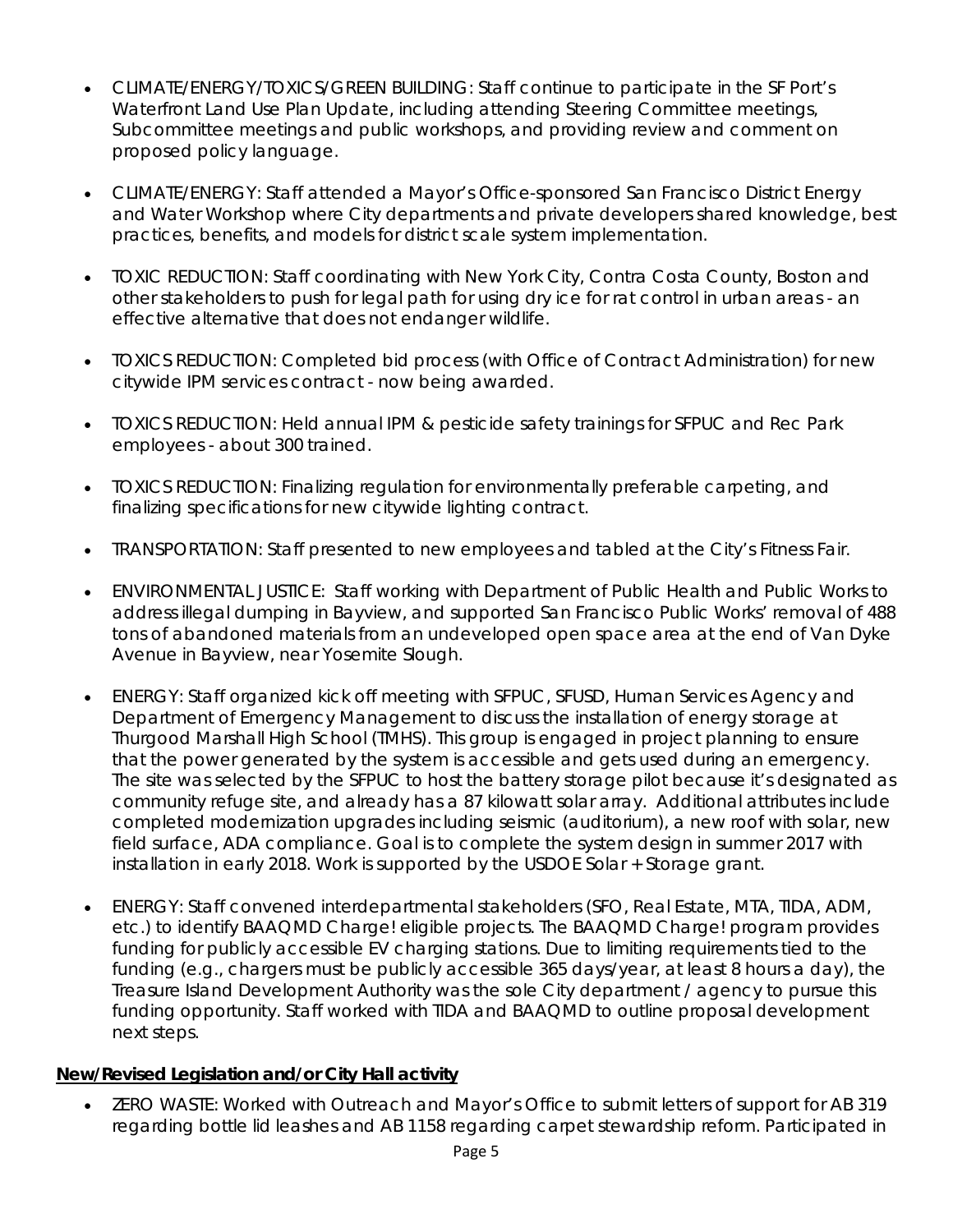a working group with the California Product Stewardship Council, Californians Against Waste, CalRecycle and carpet recyclers, and made recommendations for amendments to AB 1158 to improve carpet recycling in California. Met twice with Supervisor Fewer's office, Recology and Public Works to discuss litter related policies and programs, and prepare for a hearing on the subject. Met with Supervisor Fewer, along with Clean Water Action and Upstream who proposed a disposable cup reduction policy in part to address the Supervisor's litter concerns. Signed onto group letter opposing AB 1659 regarding industry sham foodware "stewardship" and sent letter of support on SB 705 regarding a polystyrene foam foodware ban.

- GREEN BUILDING: LEED v4 Gold amendment to San Francisco Environmental Code Chapter 7 became effective April 17, 2017. Includes provisions for Zero Net Energy and Solar plus Energy Storage.
- GREEN BUILDING/CLIMATE: New residential PACE resolutions to opt-into three new programs and sign-on to ABAG's Regional Collaborative Services Agreement was introduced to the Board of Supervisors (sponsored by Mark Farrell).
- TOXICS REDUCTION: Submitted first Biennial Report on Implementation of the 2015 Safe Drug Disposal Stewardship Ordinance to the Board of Supervisors.
- ENERGY: The Board of Supervisors unanimously approved the EV Readiness Ordinance and Mayor Lee signed the legislation.
- ENERGY: Staff supported requests from Supervisor Tang's office to assist in the revision in a Budget and Legislative Analyst report that outlined the costs associated with the Supervisor's EV Fleet Ordinance.
- ENERGY: Staff worked with the City Attorney's office on comments related to the PG&E Diablo Canyon proceeding at the CPUC. PG&E is proposing to develop a new energy efficiency program, outside of the energy efficiency Business Plan proceeding noted above, with over \$1 billion investment. Comments to the CPUC proposed that any energy efficiency related program design under the Diablo proceeding should be moved to the energy efficiency proceeding as a parallel energy efficiency program designed and implemented by PG&E is a conflict of interest.

### **Press and Media Highlights**

- ZERO WASTE: Interviewed by the Arizona Republic newspaper on San Francisco's zero waste program.
- ENERGY: Mayor Lee, Supervisor Katy Tang, and the Department hosted a press conference at the end of February announcing the introduction of the EV Readiness Ordinance. (SF [Examiner,](http://www.sfexaminer.com/proposed-law-require-ev-charging-new-development/) [SF Gate,](http://www.sfgate.com/news/bayarea/article/Mayor-Tang-Push-For-Increased-Electric-Vehicle-10967309.php) [KTVU.](http://www.ktvu.com/news/238802471-story) [NTDTV\)](http://www.ntdtv.com/xtr/gb/2017/03/01/a1313869.html)
- CLIMATE: Debbie was interviewed by the Associated Press in response to President Trump's Executive Orders to scale back environmental regulations. [\(USA Today\)](https://www.usatoday.com/videos/news/nation/2017/03/29/calif.-leaders-pushing-ahead-climate-policy/99801186/)
- CLIMATE: Mayor Lee announced that San Francisco reduced greenhouse gas emissions by 28% from 1990 levels. [\(CBS,](http://sanfrancisco.cbslocal.com/2017/04/19/san-francisco-greenhouse-gas-reduction-goal-reached-early/) [Hoodline,](http://hoodline.com/2017/04/san-francisco-hits-greenhouse-gas-reduction-goal-2-years-early) [Bay City News\)](https://sfbay.ca/2017/04/19/san-francisco-cuts-greenhouse-gases-faster-than-planned/)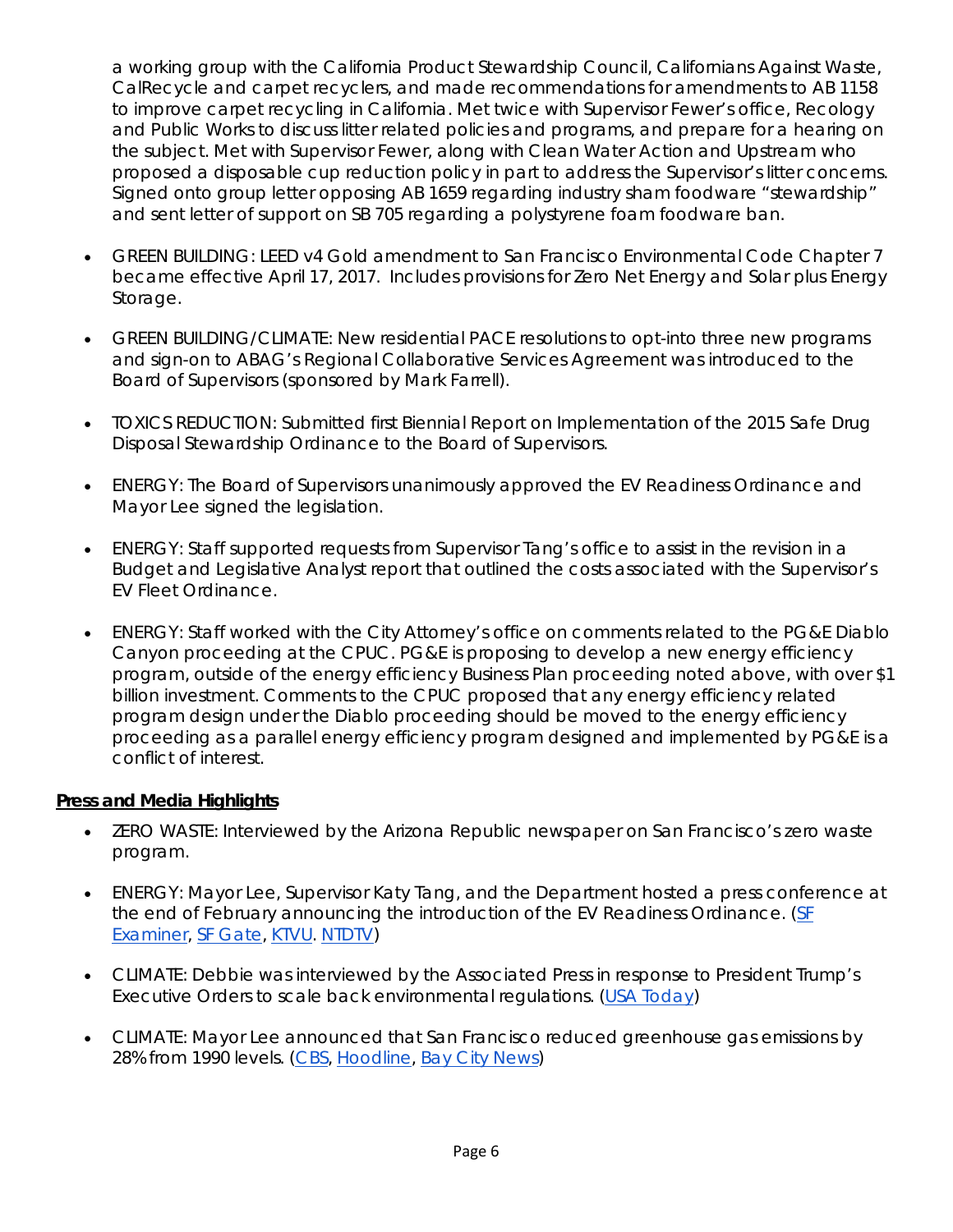• EARTH DAY/ENERGY: Mayor Lee reaffirmed San Francisco's commitment to taking bold climate action and announced a new goal of reaching 50% renewable energy by 2020. [\(ABC](http://abc7news.com/science/san-francisco-earth-day-event-takes-on-political-tone/1897178/)  [7,](http://abc7news.com/science/san-francisco-earth-day-event-takes-on-political-tone/1897178/) [SF Chronicle\)](http://www.sfchronicle.com/bayarea/article/SF-s-green-energy-goal-is-a-decade-ahead-of-11084954.php)

### **Staff Changes & Programs**

- OUTREACH/ENVIRONMENT NOW: Doug Streblow was hired as the new Environment Now Coordinator.
- TOXICS REDUCTION: Mei Ling Hui (Urban Forestry Coordinator) accepted position at Recreation and Parks Department as their Urban Agriculture Coordinator. The Department is working actively to hire a replacement.
- ENERGY: Jessica Tse was hired as the new Distributed Energy Resources Coordinator

## **RFP's posted/ Outgoing Grants and Contracts Awarded (who/amount/ summary)**

- ENERGY: Contract with Newcomb Anderson and McCormick (NAM) fully executed. NAM provided professional services to support implementation of the SFEW program.
- ENERGY: As needed contract with Arup fully executed. Arup provides professional services to support SFEs USDOE Solar + Storage grant work.
- ZERO WASTE: Released RFP to select grantees to support the City's Zero Waste goals.

## **Public Events/Conferences (e.g., conferences attended, speaking engagements, travel for work, etc)**

- ZERO WASTE: Met with a representative from an East Timor refuse collection NGO and the City of Portland, OR to discuss San Francisco's zero waste program. Presented at UC Berkeley law school. Toured Strategic Materials new glass recycling facility in Fairfield and Napa Compost facility. SC
- CLIMATE/ENERGY: Staff attended the California-China Collaboration on Clean Air and Climate Change which served as launch for the report: [A Clear Opportunity: U.S.-China Collaboration](http://www.asiasociety.org/aclearopportunity)  [on Clean Air.](http://www.asiasociety.org/aclearopportunity)
- CLIMATE/ENERGY: Staff was invited to participate in the Founding Meeting for UNLEASH event, which aims to bring 1000 young global talents to address the UN's Sustainable Development Goals. The meeting gathered different academic, public and corporate representatives to explore San Francisco as a host city, as well as potential themes for UNLEASH 2018.
- CLIMATE/ENERGY/OUTREACH: Staff attended Environmental Science Associate's Forum on Planning and Climate Change which analyzed (1) best practices in community planning, (2) how to streamline CEQA review for development projects into a city's Climate Action Plan, and (3) funding opportunities to address challenges.
- COMMUNITY RELATIONS: Staff presented to 6 international delegations, including
	- o Goldman Prize winner and team from Slovenia.
	- o Netherlands to discuss zero waste strategies and technologies.
	- o Two French delegations interested in energy policies and overall CCSF climate work
- COMMUNITY RELATIONS: Staff introduced the film "An Inconvenient Sequel" at private screening for Bay Area policy makers.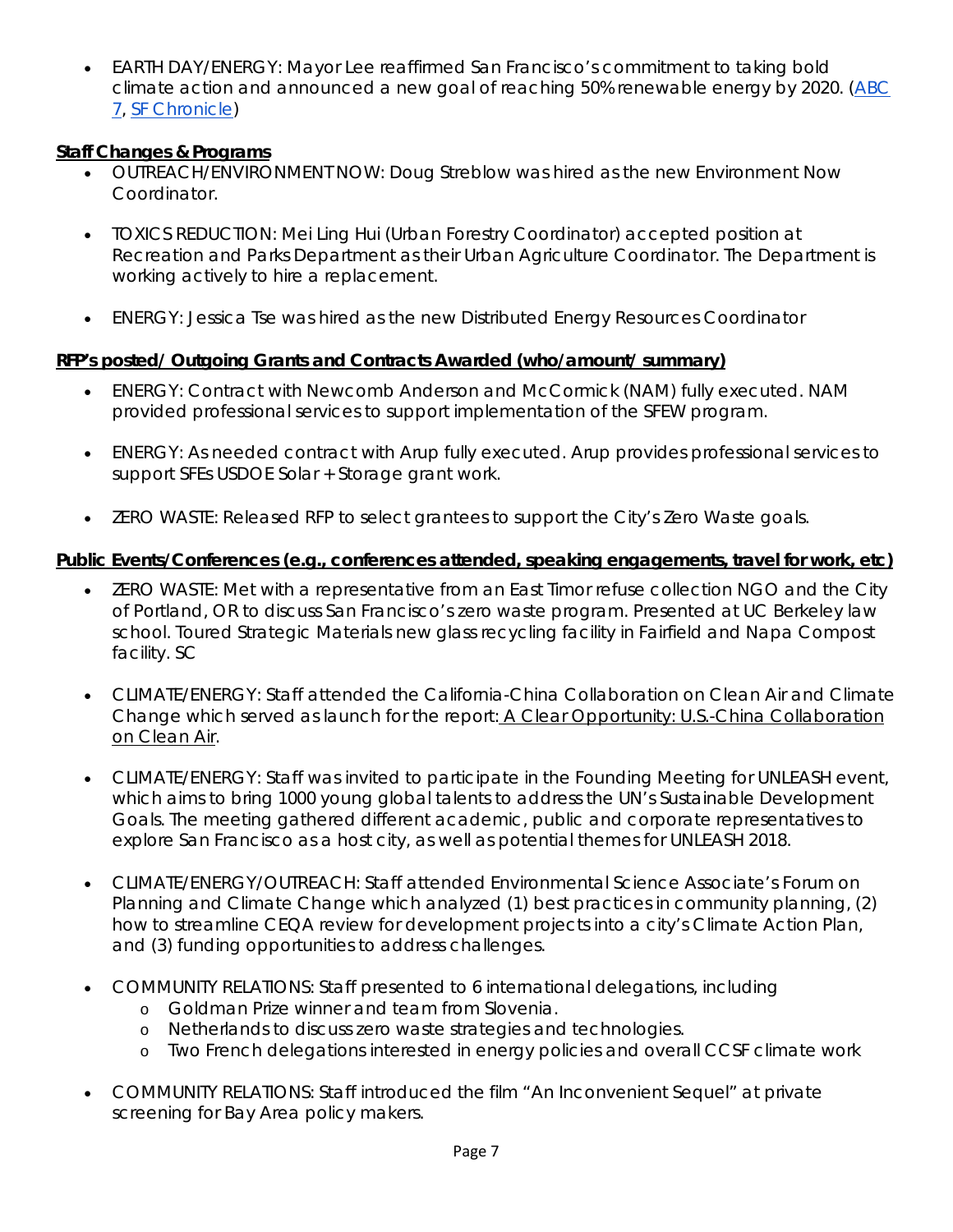- COMMUNITY RELATIONS: Staff presented on the City's the 0-50-100-Roots Climate goals at the final film of SF Green Film Fest.
- DIRECTOR: Director Raphael spoke at the monthly breakfast of the SF Interfaith Council and promoted the Department's comprehensive 0-50-100-Roots support for Faith Based Organizations.
- GREEN BUSINESS: Staff presented at the California Green Business Network meeting on SF Green Business proposed tiered certification standards.
- TRANSPORTATION: Department participated in San Francisco's Walk to Work day, and encouraged staff to walk at least 15 minutes of their commute. To facilitate, Department Walking Champions gathered colleagues at four locations throughout the city so groups could walk in together. Over 30 employees walked, accounting for over 25% of the department.
- ENERGY: Staff participated in an invitation only workshop hosted by the California Department of Transportation entitled "Learning from California: Alternative Fuels, Vehicles, and Infrastructure". The workshop objective was to highlight best practices and emerging technologies in California, and was attended by other state and local government agencies. Among the topics discussed were alternative fuels policy drivers, aggregated procurement, EV consumer research and coordinated infrastructure planning.
- ENERGY: Staff attended the annual, invitation only, California Energy Storage Alliance Forum in Berkeley. This event brings together 200 executives and key decision-makers for an intimate meeting focused on growing the ecosystem for grid-connected energy storage in the state.
- ENERGY: Staff presented at the Young Professionals in Energy convening. A total of 50 attendees learned about the City's work on Distributed Energy Resources.
- ENERGY: Staff attended the Local Government Sustainable Energy Coalition's quarterly meeting.
- ENERGY: Staff attended a two-day conference on the Cannabis Industry Energy Challenge, A Utility View of Cannabis Industry Energy Issues. Participation was enabled by Strategic Energy Resource funding via the SFEW partnership with PG&E. Recreational use of cannabis will be legal in January 2018 and the Mayor's office is in the process of developing local licensing regulations. Staff is working to understand the potential energy impacts of indoor cultivation and extraction businesses so that we can serve this new business sector.
- OUTREACH: Mayor's Earth Day Breakfast 2017 Celebrating 20 Years of the Commission on the Environment. Theme: Resiliency in San Francisco - symbolized by the California Poppy breaking through concrete. It was an elegant, moving and charged event that was attended by almost 300 guests including a dozen elected officials. In addition to Mayor Ed Lee and Debbie Raphael celebrating the Commission on the Environment's leadership and the need for continued environmental action in San Francisco, guest speaker Congressman Pete McCloskey entertained the crowd with a rousing story about the creation of Earth Day here in San Francisco. The Commission on the Environment received a resolution from Assembly Member Phil Ting for their service and "California Rising" artwork by local artists from 3 Fish Studios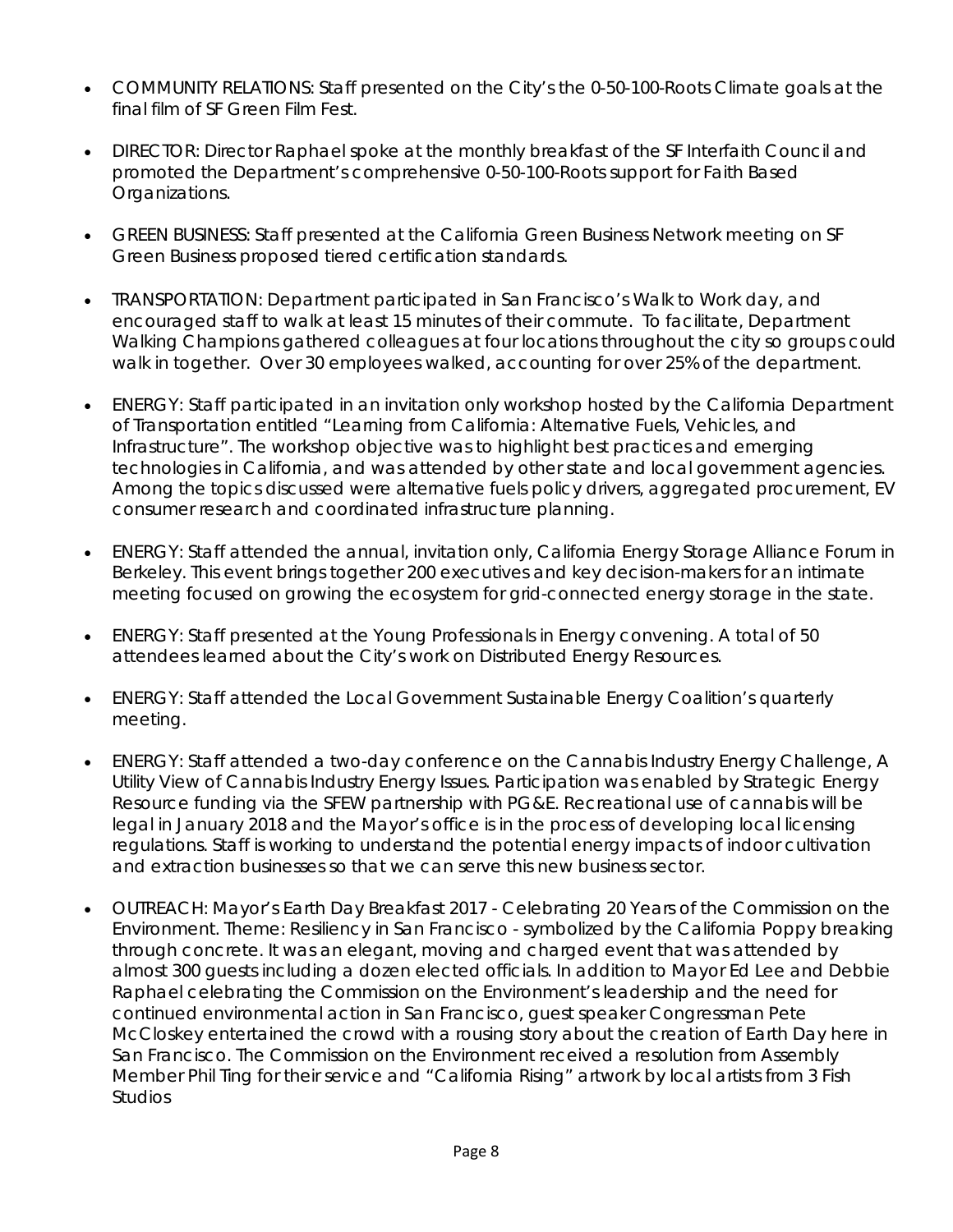## **Other Noteworthy items (e.g., awards, milestones, open RFPs, outgoing grants, etc)**

- CLIMATE: Staff wrapped up its Civic Bridge Project coordinated by the Mayors' Office on Civic Innovation (MOCI). This private-public partnership helped build staff capacity and optimize climate workflows. Staff teamed with Google to optimize their GHG inventory data collection, analyzing and reporting procedures and improve SFEs municipal and community-wide climate action engagement model in which staff is currently implementing. On March 2, 2017 staff gave a presentation of their results to Mayor Ed Lee. The staff is currently working to present and share findings with peers and other local jurisdictions in the SF-Bay Area, California, and other major cities globally through peer networks.
- CLIMATE: Staff worked closely with Google since October to optimize their GHG Inventory data process and produce a new model on how to engage departmental and communitywide stakeholders. The project was coordinated through MOCIs Civic Bridge program. The staff has implemented or is currently implementing and operationalizing Google's recommendations. Most recently, staff have completed an emissions dashboard which helps the Department better communicate City emissions (discussed further below). The project capstone was a presentation at City Hall on March 2, 2017 to the Mayor, other departments and partners from the non-profit and business community. Staff is currently working on a replicability strategy by sharing best practices with counterparts in other local governments.
- CLIMATE and OUTREACH: Launched a new, easy to use community-wide emissions inventory dashboard that allows easy access to the City's emissions data and on the fly data visualization that was developed with a City Performance Team.
- GREEN BUILDING: City-wide, 463 buildings are now LEED certified totaling 106.5 million square feet.
- CLIMATE: Staff worked with a volunteer intern to complete and submit the City's annual voluntary climate action reporting to C40 and the Global Covenant of Mayors.
- CLIMATE: San Francisco was selected to receive direct technical assistance from C40 to help better understand how increasing bikeability will serve to achieve important citywide emissions, sustainability, public health and safety, livability and economic vitality goals.
- OUTREACH: Completed a successful Earth Month building social media content throughout April. Posted over 30 posts throughout the Earth Day Weekend reminding residents what steps they can take to help the environment. Examples include safe medicine disposal, textile recycling, 0-50-100-Roots climate actions, SFPlantfinder, pollinator gardening, etc. Attended and posted from the Mayor's signing of the EV Readiness Ordinance. Also supported the School Education Awards on May 3 sharing content throughout the day from our #EcoHero schools.
- OUTREACH: Increased webpage SFEnvironment.org's usability by creating short URLs and updating high-traffic pages with improved URLs.
- EQUITY/DIVERSITY/INCLUSION: In keeping with the Department's commitment to support Green 2.0 and the City's efforts in the area, selected staff continue to participate in the yearlong Racial Equity training program to learn how to advance racial equity through the Department's policies, programs, practices and budget decisions.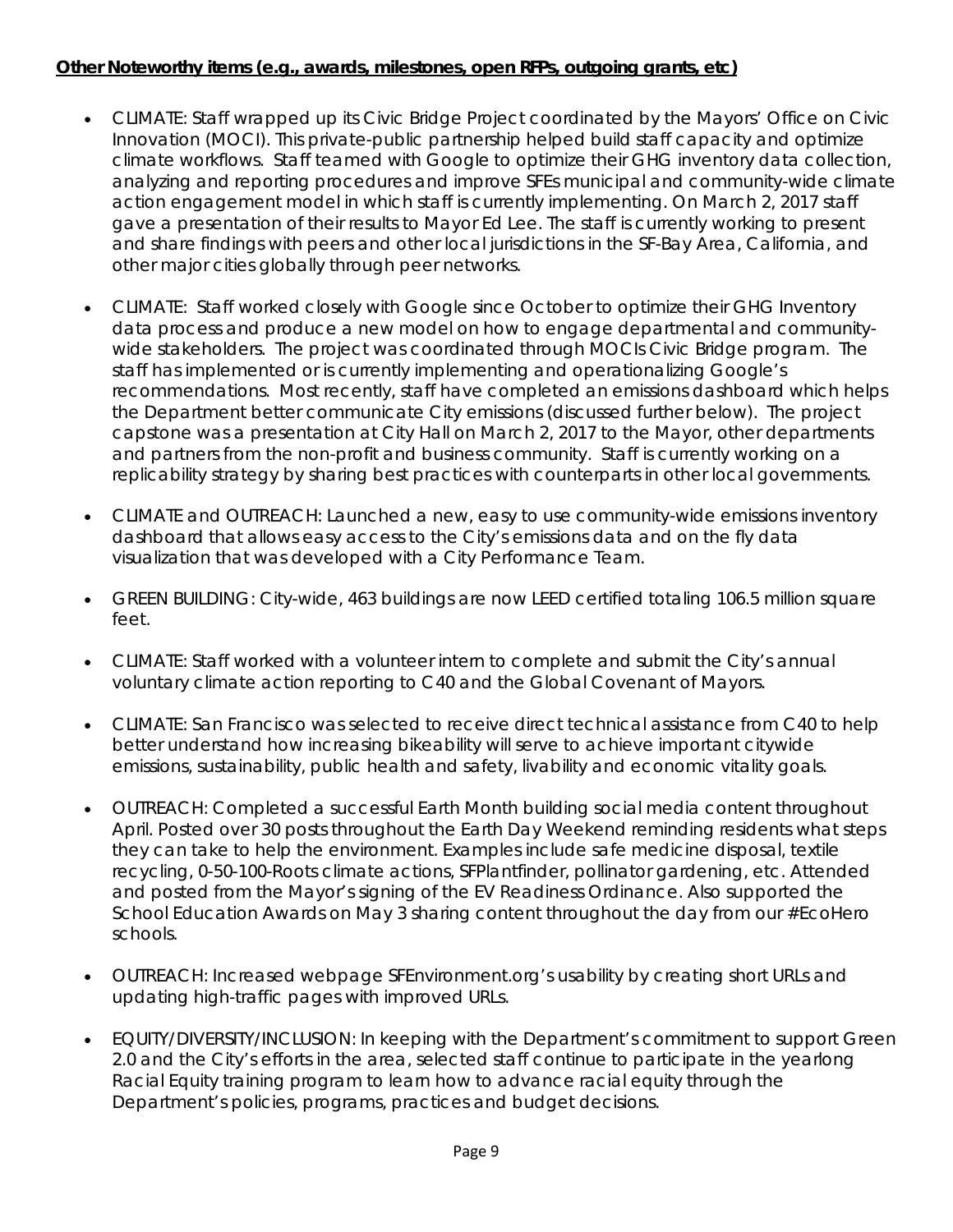## **GLOSSARY**

ABAG: Association of Bay Area Governments ACCO: Association of Climate Change Officers AOA: Apartment Owners Association BAAQMD: Bay Area Air Quality Management District BOMA: Building Owners and Managers Association BayREN: Bay Area Regional Energy Network BC3: Business Council on Climate Change C40: C40 Cities Climate Leadership Group CAEECC: California Energy Efficiency Coordinating Committee CAISO: California Independent Systems Operator CalGreen: California State Green Building Code CARB: California Air Resources Board CEC: California Energy Commission CNCA: Carbon Neutral Cities Alliance CPUC: California Public Utilities Commission DBI: SF Department of Building Inspection DER: Distributed Energy Resources DOE: U.S. Department of Energy DPH: SF Public Health EV: Electric Vehicle FAA: Federal Aviation Administration FCEV: Fuel Cell Electric Vehicles GHG: Green House Gas HOPE SF: Housing Opportunities for People Everywhere, San Francisco ILG: Institute for Local Governments IOU: Investor Owned Utility IPM: Integrated Pest Management HERO: Home Energy Renovation Opportunity LEED: Leadership in Energy and Environmental Design Green Building Rating System LGC: Local Government Commission LGSEC: Local Government Sustainable Energy Coalition NCRA: Northern California Recycling Association PACE: Property Assessed Clean Energy PEV: Plug-in Electric Vehicle PV: Photovoltaic RAD: Rental Assistance Demonstration SFEECC: SF Energy Efficiency Coordinating Committee SFEW: SF Energy Watch SFO: SF International Airport SFMTA: SF Municipal Transportation Agency SFPUC: SF Public Utilities Commission SFPW: SF Public Works Title-24 2016: California Energy Code 2016 version UCSF: University of California, San Francisco UFC: Urban Forestry Council USDN: Urban Sustainability Directors Network USDOE: United States Department of Energy USDOT: United States Department of Transportation U.S. EPA: US Environmental Protection Agency USF: University of San Francisco